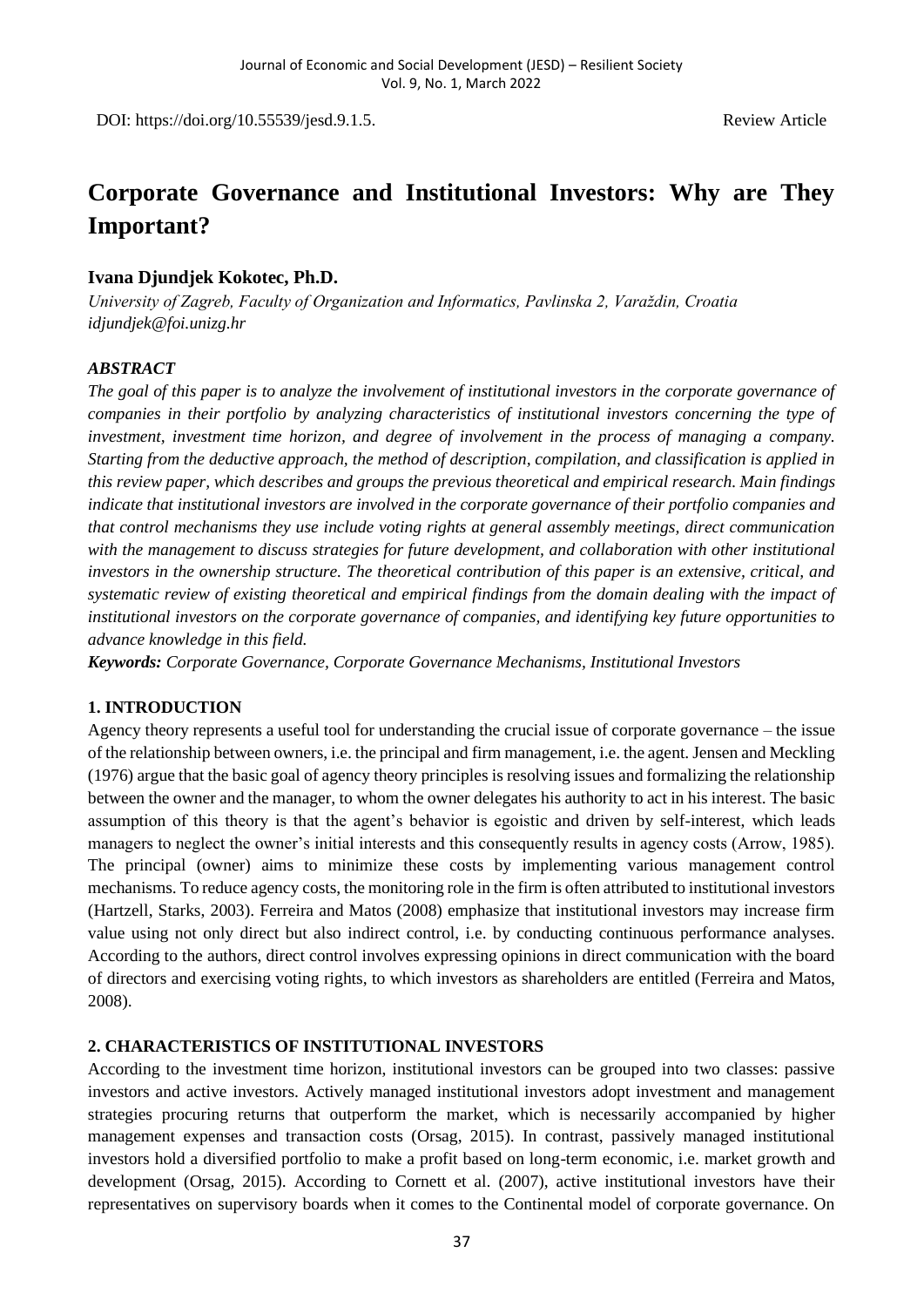the other hand, Maug (1998) asserts that institutional investors that do not have their representatives on the supervisory boards of firms do not possess enough power to control firm management, hence the term passive investors. This thesis has been confirmed by many other authors such as Parrino, Sias, and Starks (2003), Gaspar, Massa, and Matos (2005). Due to their lack of control, investors of this type have no choice but to comply with management's opportunistic behavior (Mehrani, Moradi, and Eskandar, 2017). The results of previous research indicate that institutional investors maintain a long-term investment horizon to earn safe returns and allow for a constant and slow increase in share prices. This is indicative of the passive portfolio management style adopted by fund managers in institutional investors management firms (Nix and Chen, 2013). A long-term investment horizon entails investing in shares that are to be held in the portfolio for more than one year, whereas a short-term investment horizon refers to a holding period of just a couple of days up to a year at most (Carhart, 1997; Barber and Odean, 2000; Gaspar et.al., 2005; Cella, 2009). Previous studies have shown that institutional investors prefer investing in large, established firms, which are perceived as safe investments offering higher expected returns (Agrawal and Knoeber, 1996; Holland, 1998; Mallin, 1999; Tam and Tan, 2007). Accordingly, the goal which a particular institutional investor seeks to achieve by creating an investment portfolio includes an investment that can guarantee steady returns and annual dividend payments over a long-term investment horizon, i.e. shareholder wealth maximization. In their research, McCahery, Sautner, and Starks (2016) support the thesis that investors prefer long-term investment horizons, hence their interest in corporate governance. Furthermore, Annuar (2015) indicates that institutional investors are inclined to favor conservative investment strategies as they promise steady returns on low-risk investments. The decision to invest in a particular firm depends on a clearly defined business development strategy and an elaborate business plan, which investors consider to be important indicators of future returns, as well as the dividend policy. Additionally, particular importance is given to continual strategic assessments (Low and Arumugam, 2001).

#### **3. METHODOLOGY**

The research problem of the study is focused on examining the involvement of institutional investors in the corporate governance of companies in their portfolios. Previous research confirms the thesis that the presence of institutional investors in the ownership structure of joint-stock companies positively affects the value of companies by limiting the actions of company management to act solely for their benefit, thus reducing the gap between ownership intentions and business operations, which results in increased performance and financial position. Based on the literature researched so far, it is possible to define research questions by looking at institutional investors as homogeneous and heterogeneous groups:

RQ1: Are institutional investors involved in the corporate governance of companies in their portfolios?

RQ2: What is the nature of the impact of institutional investors on the business performance and financial position of companies in their portfolios?

RQ3: Which are the main corporate governance control mechanisms used by institutional investors to control the corporate management of companies in their portfolios?

RQ4: Does the impact of institutional investors on corporate governance and the level of involvement in the corporate governance process differ according to institutional investor management characteristics, type of institutional investors, and period of the investment time?

The theoretical contribution of this study is a critical analysis and a comprehensive and systematized review of existing theoretical and scientific findings from the domain dealing with the impact of institutional investors on the corporate governance of companies. To answer the defined questions, a mixed-method approach was used, that involves qualitative research through databases and after that in-depth analysis, i.e. qualitative coding. The analyzed papers were collected primarily from the Web of Science and additionally from Scopus and Ebsco databases. The period was not defined, so various articles, regardless of the year of publication, were included in the study, in total 2.483. More than 100 articles were identified as potentially relevant.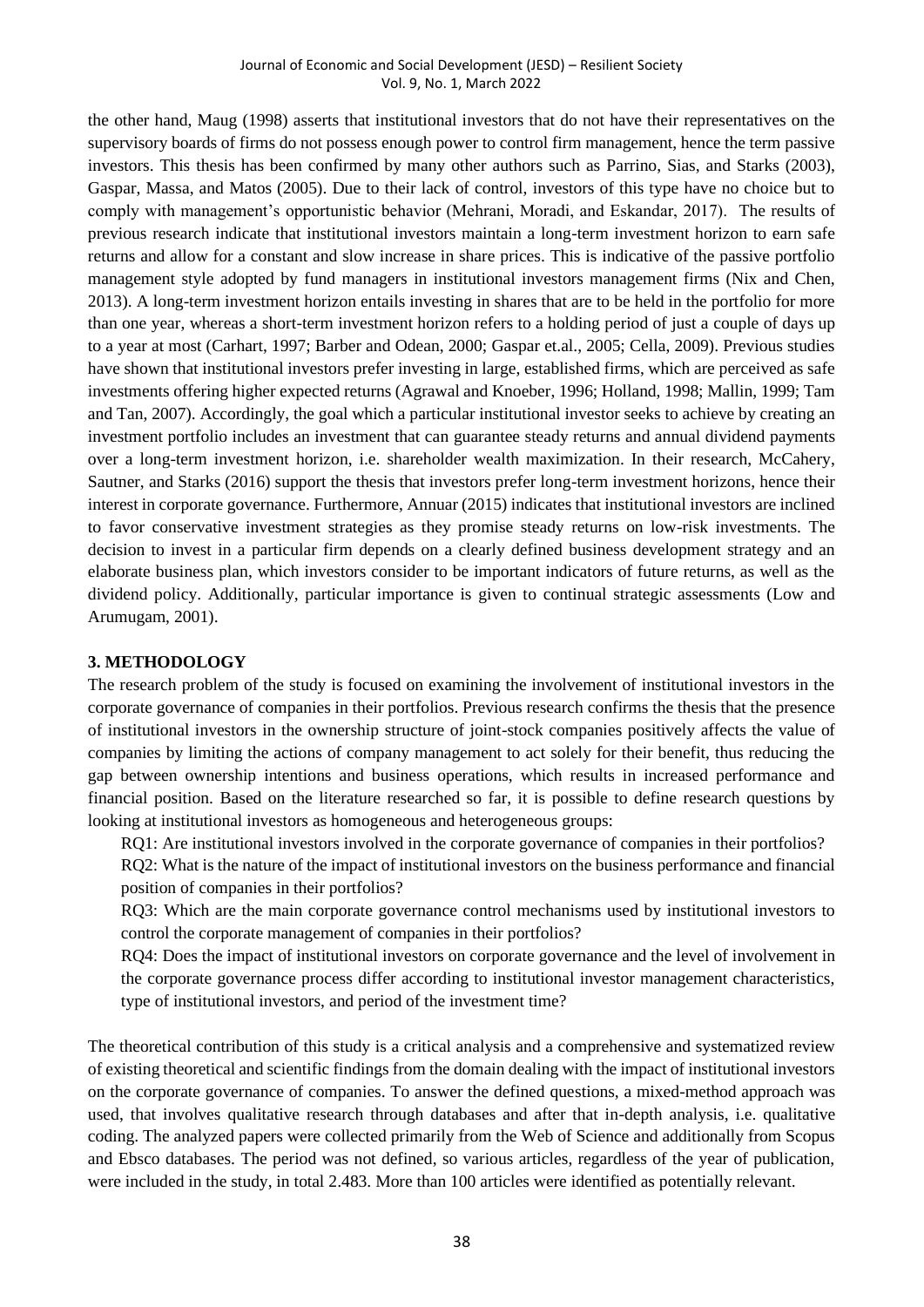These articles were subsequently reviewed to assess their relevance concerning the research aims, and the following keywords were used: institutional investors, corporate governance, agency theory, business performance, financial position, portfolio investment style, corporate governance mechanisms. After the relevance analysis of the initial base of articles, only articles that are in line with the aims of this paper were analyzed.

#### **4. FINDINGS**

The following subsections present the literature review, i.e. findings of the identified literature on the involvement of institutional investors in the corporate governance of companies in their portfolio by analyzing characteristics of institutional investors. The paper outlines the attitudes of managers on the level of investors' involvement in the governance process to identify determinants of investment decisions, decisions to take corrective actions to enhance corporate governance, or decisions to leave the ownership structure.

#### **4.1. Impact of Institutional Investors on Corporate Governance**

Velury and Jenkins (2006) assert that the presence of institutional investors in the ownership structure of firms and their monitoring role change management's behavior. However, the question of the efficiency of their monitoring role, if it even exists, remains understudied. The available literature identifies two theories that try to explain the monitoring role of institutional investors in a firm. The first research group advocates institutional investors' initiative in the domain of corporate governance with the function of monitoring firm management (Fan and Wong, 2002; Velury and Jenkins, 2006; Hadani, Goranova, and Khan, 2011). Although Pound (1988) points out the problem of high monitoring costs their role entails, institutional investors, given their size, can afford them, unlike individual investors. An opposing view is that institutional investors do not have a monitoring role in the corporate governance of firms due to a lack of necessary knowledge despite having informational advantage; therefore, they collaborate with management (Admati, Petleidere, and Zechner, 1994; Mehreni, Moradi and Eskandar, 2017).

Morck, Shleifer, and Vishny (1986) assert that the size of institutional investors and their informational advantage provide a basis for launching an intensive initiative into effective management control. Unlike individual investors, institutional investors have more knowledge, and consequently more power to monitor a firm, and financial reporting as well (Mehreni, Moradi, and Eskandar, 2017). This thesis is supported by Bathala, Moon, and Rao (1994), who indicate that institutional investors have incentives to monitor financial reporting and are willing to penalize managers for the low quality of their financial reporting by selling a part of their shares. In cases of majority ownership, institutional investors may lay off managers if they are not satisfied with their work, which directly affects the performance outcomes of the firm. In their research, Chung et al. (2002) study the impact of institutional investors on the quality of financial reporting and information preparation methods. Their findings reveal that institutional investors' ownership simultaneously reduces managers' fees and increases the quality of accounting processes.

Research conducted by Davis (2002) upholds the thesis that institutional investors directly influence corporate governance by performing their monitoring role. According to the results, the average fraction of shares owned by institutional investors sufficient to encourage these investors to engage in corporate governance to improve firm performance stands at 5 % in Anglo-Saxon countries. There is a growing power of institutional investors as direct monitors of managerial behavior in developed economies. Ultimately, enhanced corporate governance increases the stock prices and performance of firms in their portfolios; however, increased dividend distribution decreased amount of fixed investment and growing productivity may also be a sign of positive effects. According to the findings, such an effect primarily concerns the analyzed insurance firms, life insurance, and pension funds, seeing that they have the greatest power of influence.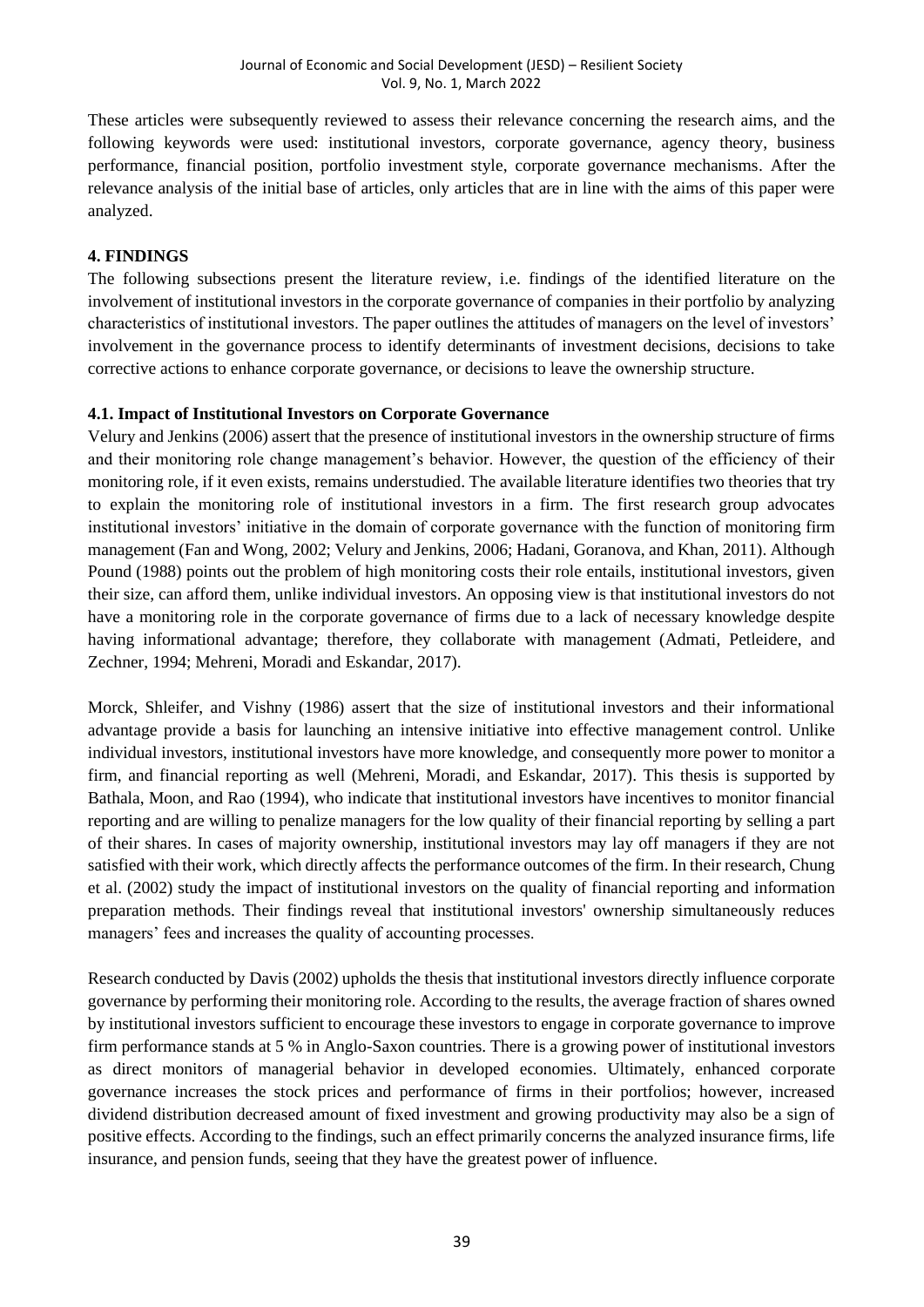Chung, Elder, and Kim (2009) claim that good corporate governance practices improve the operational and financial transparency of a firm, thus reducing information asymmetry between the principal (owners) and the agent (managers) and resulting in a reduction of agency costs. Firms with good corporate governance practices in place consequently have more liquid stocks and lower transaction costs, which explains why institutional investors choose to include particularly such firms in their portfolios. Stock liquidity is more important to them than, for example, to individual investors. Moreover, Chung and Zhang (2011) indicate that institutional investors base their decision on the fact that well-governed firms require less management control and the liquidity levels of their stocks will increasingly grow, making it simpler for investors to perform their fiduciary duties. Chhaochharia, Kumar, and Niessen-Ruenzi (2012) also show a direct influence of institutional investors' ownership on firm performance in their study.

Their findings reveal that firms with institutional investors in their ownership structures operate more profitably and have more independent boards, which leads to the conclusion that institutional investors use their monitoring role in corporate governance in an effective manner. Jabeen and Ali (2017) investigate the role of institutional investors' ownership in monitoring managers of Pakistani firms over the period 2006– 2014. They expand their analysis by classifying institutional investors into different groups and examining their impact on firm performance as monitors of managerial behavior. They measure operating performance by using the net profit margin ratio, while expense ratio and sales growth ratio are used as proxies for investment efficiency. Their findings show that open-ended investment funds take the most active role in disciplining managers to act in the interest of shareholders rather than their own, which indirectly enhances firm performance. Previous empirical research indicates that institutional investors' involvement in corporate governance intensifies as their shareholdings in a firm increase and their participation is directly conditional on their investment time horizon. Grossman and Hart (1987) claim that institutional investors who stay in the ownership structure longer access the information they need more cheaply and quickly, and therefore derive longer-lasting and more benefits from their involvement in the corporate governance process. McConnel and Servaes (1990) confirmed the positive correlation between firm performance as measured by using Tobin's Q and the fraction of shares owned by institutional investors. Additional empirical research identifies pension funds and insurance firms as the institutional investors whose ownership positively affects firm performance, considering that a long-term horizon is characteristic of these investors.

#### **4.2. Corporate Governance Control Mechanisms and Institutional Investors**

In the context of corporate governance, there are several control instruments. The objective of them all is to increase shareholder wealth while limiting the satisfaction and social goals of the company (Matic, Papac, 2010; Orsag, Sabol, 2014). Weir, Laing, and McKnight (2002) differentiate between internal (supervisory board structure, executive compensation, concentration of ownership, corporate reporting, relation with stakeholders) and external mechanisms of corporate governance (market for corporate control, legislative and regulatory framework, competition circumstances, protection of minority shareholders (Tipuric, 2008). Annuar (2015) asserts that institutional investors' participation in corporate governance is highly important in that they control company management and maintain the value of their investment. Previous studies distinguish three mechanisms used by institutional investors to control corporate management. Mallin (1999) indicates that the most important mechanism is (1) the exercise of voting rights at the general assembly of shareholders, which grants explicit power in management control to investors. Solomon and Solomon (2004) contend that financial reporting is insufficient and specifies (2) face-to-face communication with the board as the second management control mechanism. Based on Holland (1998), Annuar (2015) indicates that the domain of communication refers to the meetings at which company strategies and management quality are discussed, which ultimately improves the efficacy of governance devices. The third control mechanism refers to (3) cooperation with other institutional investors in the ownership structure of a company to create a representative group safeguarding their interests.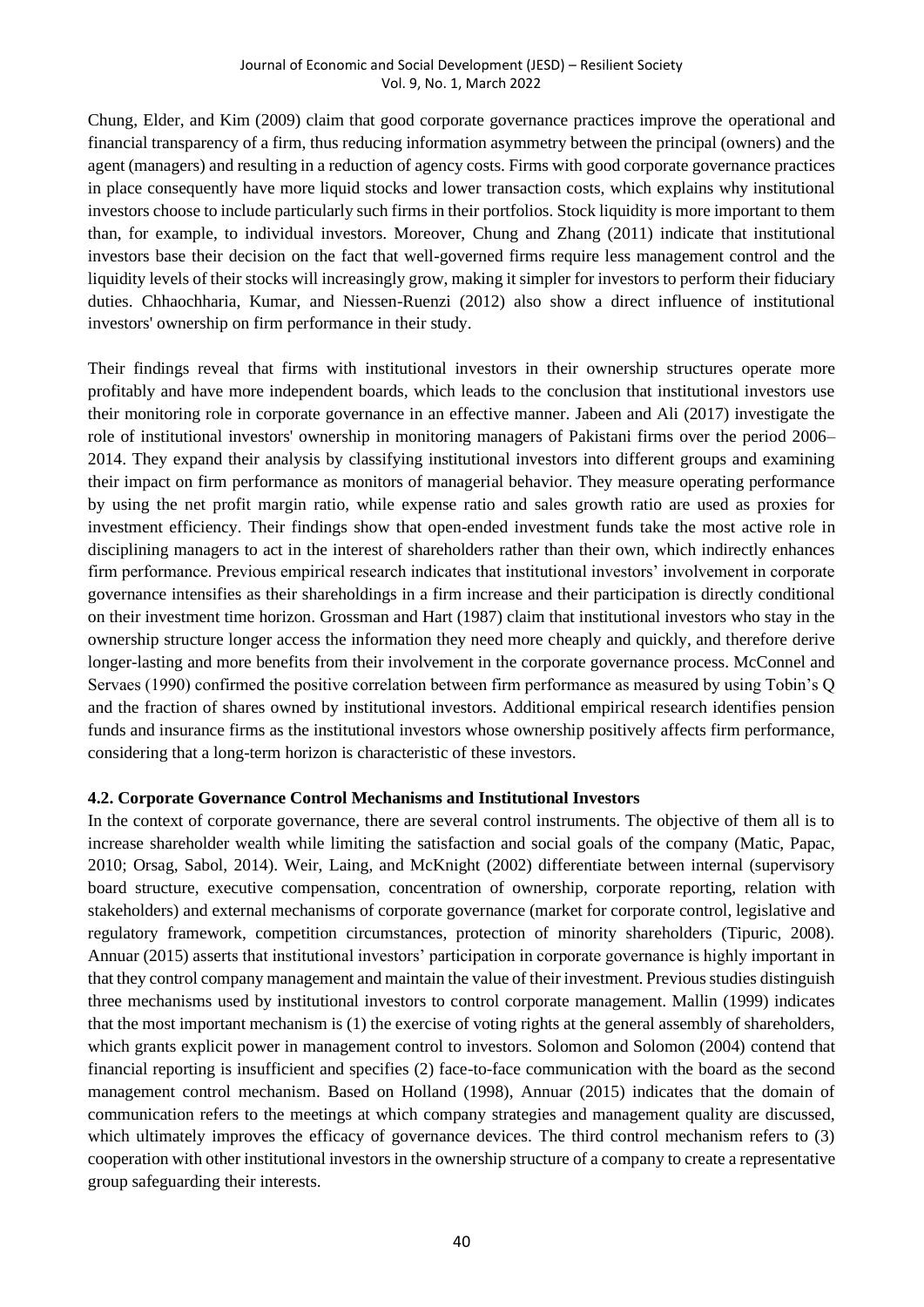Answers obtained in an interview conducted by Nix and Chen (2013) support all of these points by revealing that the most common methods institutional investors use to exercise their power include communication with the board, the exercise of voting rights, and cooperation with other shareholders. In addition to the mechanisms enabling institutional investors to engage in corporate governance, some hindrances to their intervention in the management process have also been identified. One of the major challenges includes complex legislative frameworks imposing various investment restrictions on institutional investors, depriving them of the opportunity to take a more active role in the process of corporate governance (David and Kochhar, 1996). Gillan and Starks (2003) argue that another important obstacle is investors' lack of expertise to adequately advise corporate management in particular processes of their governance, as well as focusing too much exclusively on financial performance indicators. The question arises as to what institutional investors can do if they are not content with the governance of their portfolio company. Literature and previous research highlight two possible active choices investors have when it comes to management control: the first one includes communication with management, i.e. the exercise of voting rights, whilst the second one refers to investors' decision to leave the company by selling shares ("voting with their feet") (Hirschman, 1970 cited in McCahery, Sautner and Starks, 2016). As indicated above, institutional investors favor long-term investment horizons. Therefore, their threat to exit the ownership structure can be regarded as a disciplinary threat to management. Investors specify that they resort to this strategy only after having engaged in direct discussions with management, which illustrates how these two devices complement each other rather than substitute, with discussions typically occurring before a potential exit (McCahery, Sautner and Starks, 2016).

#### **4.3. Determinants of Institutional Investors' Engagement in Corporate Governance**

It has been established that institutional investors have a significant impact on the corporate governance of portfolio companies, but it is also necessary to identify various factors determining their ownerships engagement in corporate governance. Previous studies indicate several determinants such as institutional investors' objective, investment time horizon, investment strategy, portfolio structure, etc. Moreover, studies have shown that determinants may vary according to the type of institutional investor (investment funds, pension funds, insurance companies) and within the same type. Their engagement may range from a completely passive to a completely active management style (McNulty and Nordberg, 2016). An in-depth analysis of theoretical premises helps to identify five key determinants of institutional investors' engagement in corporate governance (represent in Table 1) which can be grouped into five classes.

| Determinants                              | Source                                                |
|-------------------------------------------|-------------------------------------------------------|
| Type of institutional investor            | Maug, 1998; Ryan, Schneider, 2002; Parrino, Sias,     |
|                                           | Starks, 2003; Al-Hawamdeh, 2004; Gaspar, Massa,       |
| Institutional investor's management style | Matos, 2005; Chen, Harford, Li, 2007; Conrett et al., |
|                                           | 2007; Nix, Chen, 2013; Çelik, Isaksson, 2014;         |
| Investment time horizon                   | Annuar, 2015; McCahery, Sautner, Starks, 2016         |
|                                           | McNulty, Nordberg, 2016; Mehrani, Moradi,             |
| Investment purpose                        | Eskandar, 2017                                        |
|                                           |                                                       |
|                                           |                                                       |

Legislative restrictions

*Table 1: Key determinants of institutional investors´ engagement in corporate governance (Source: created by the author of the paper)*

In studies conducted to this date, additional nine characteristics related to the company's business performance have been identified and they are represented in Table 2. These characteristics have an impact on the involvement of the institutional investor in the management process, on the one hand, but also, they can be observed as an important criterion by which these investors select a company in its portfolio.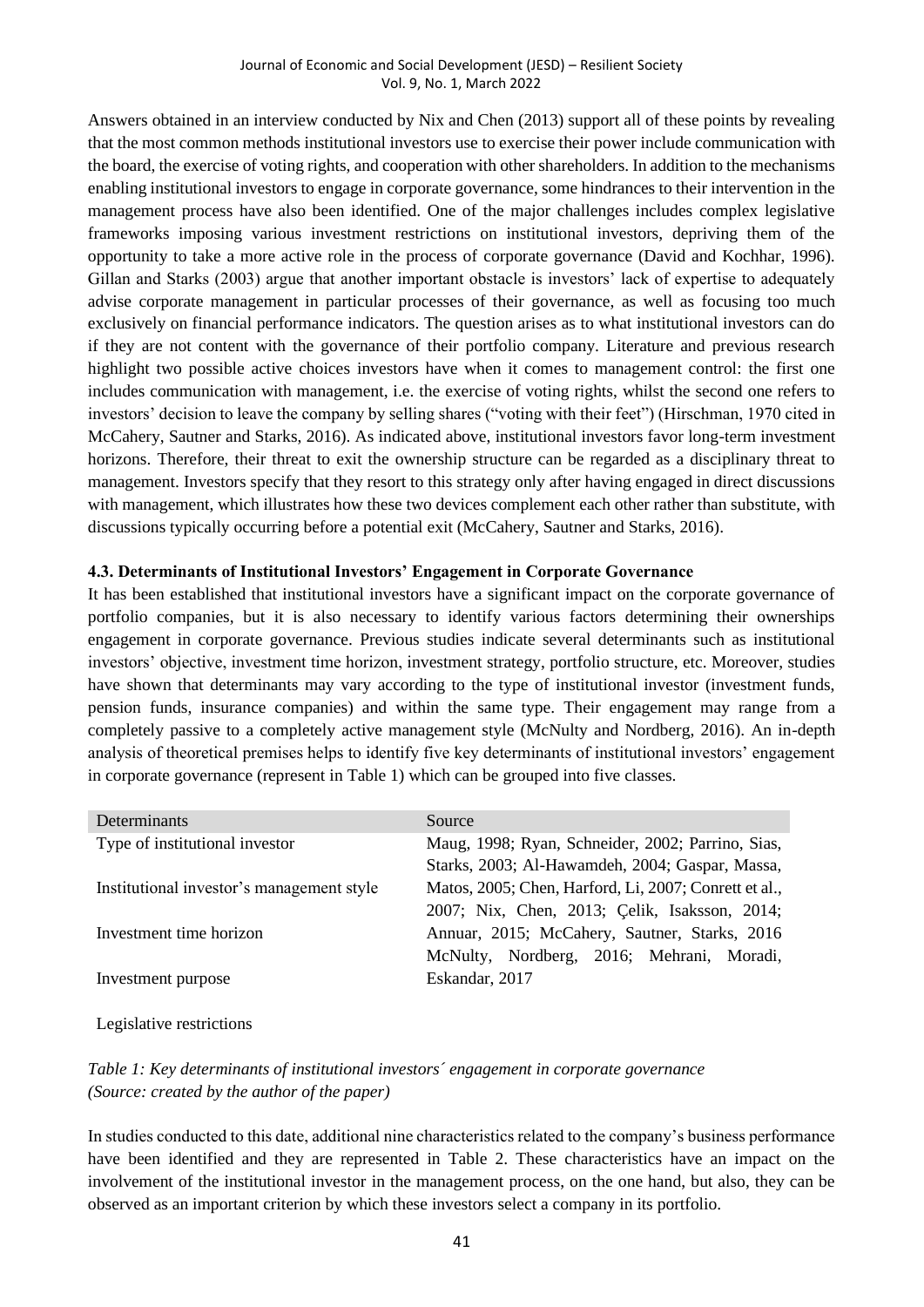| Company's business performance characteristics            | Source                                                                         |
|-----------------------------------------------------------|--------------------------------------------------------------------------------|
| Corporate Governance Control Mechanisms:                  | Bushee, 1998; Gompers, Metrick, 2001;                                          |
| voting rights at the general assembly of shareholders;    | Mallin, 2001; Al-Hawamdeh, 2004; Hsu,                                          |
| communication with the management;                        | Koh, 2005; Chen, Harford, Li, 2007;                                            |
| cooperation with other institutional investors present in | Ferreira, Matos, 2008; Jiang, Anandarajan,                                     |
| the ownership structure                                   | 2009; Iturriaga, Crisóstomo, 2010;                                             |
| Determinants at the level of companies' characteristics:  | Mandaci, Gumus, 2010; Afza, Mirza,                                             |
| <b>Business Performance</b>                               | 2011; Chung, Zhang, 2011; Michaely,                                            |
| Return on asset (ROA)                                     | Roberts, 2011; Fung, Tsai, 2012; Nix,<br>Chen, 2013; Vintilă, Gherghina, 2014; |
| Return on equity (ROE)                                    | Annuar, 2015; McCahery, Sautner, Starks,                                       |
| Sales growth rate                                         | 2016; Abdallah, Ismail, 2017; Jabeen, Ali,                                     |
| Financial position                                        | 2017                                                                           |
| Firm size                                                 |                                                                                |
| Firm age                                                  |                                                                                |
| <b>Stock liquidity</b>                                    |                                                                                |
| Yield volatility                                          |                                                                                |
| Dividend payments                                         |                                                                                |
| Business strategy                                         |                                                                                |
| Table 2: Company's business performance characteristics   |                                                                                |
| (Source: created by the author of the paper)              |                                                                                |

By engaging in corporate governance, institutional investors perform not only their ethical but also fiduciary duties. However, they also serve a far more important purpose using effective capital allocation and management control, thus directly fulfilling their principal function – maximization of shareholder wealth. The overall observation that shareholders strive to gain returns on the invested capital, therefore choosing to invest in transparent companies whose value is expected to increase in the long term, is consistent with the relevant theory. Stakeholders, as much as institutional investors, are expected to continuously monitor the performance of a company to control the capital they invested themselves. If they duly fulfilled their primary function, shareholders will indirectly provide the whole market with the necessary information, which will result in the employment of new capital in particular companies, i.e. more effective allocation of capital employed at the moment. Engagement in the corporate governance of a company requires institutional investors to be highly informed, which is to be ensured by the company. This information is used primarily in discussions of crucial business issues such as development strategies, dividend policy, etc. In this manner, institutional investors contribute to the value-added of companies and help to enhance their financial position and performance.

#### **5. CONCLUSION**

Institutional investors intervene in the corporate governance process primarily using the three fundamental control mechanisms: (1) the exercise of their voting rights at general assembly meeting, which grants them explicit power in the fundamentals of corporate governance control, (2) direct communication with the management to discuss strategies for the future development of the company, and (3) cooperation with other institutional investors in the ownership structure of the company, whereby all parties make uncoordinated, but synergistic efforts to solve issues. This illustrates the underlying principle of investors' practices – long-term investing, which protects both their investment and the interests of their shareholders. Following the theory, investors strive to gain returns on the invested capital, therefore they choose to invest in transparent firms whose value is expected to increase in the long term. By doing so, not only do institutional investors fulfill their interests as the principals to the firm, but also the fiduciary interests they have in their relationship with shareholders, i.e. stakeholders. It is in their interest to engage in the firm management process to ensure higher returns for their investors and attract new investors in this manner; consequently, the entire management firm will generate more profits. Under theoretical assumptions, the analysis identified the indicative importance of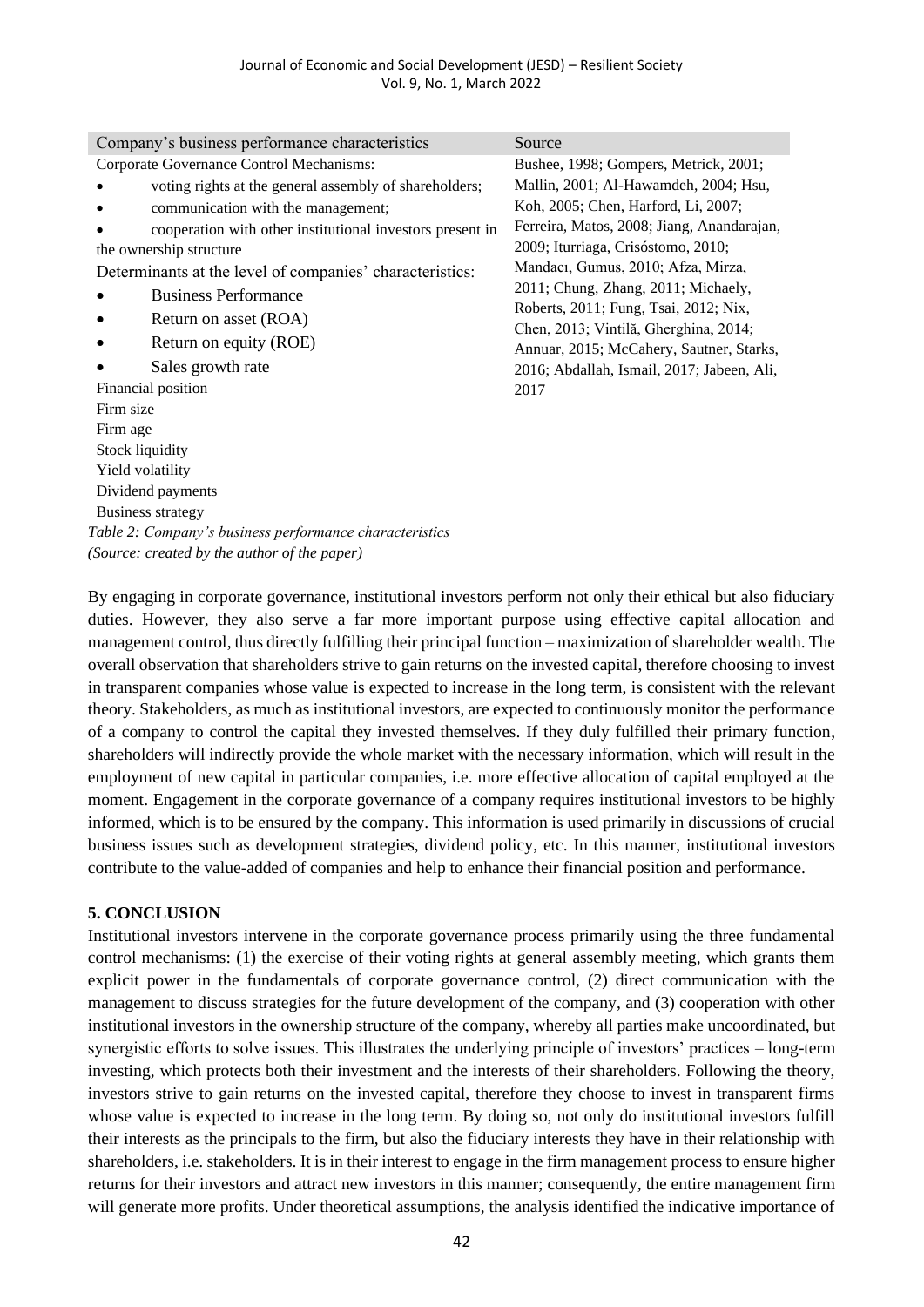financial leverage as a kind of investment risk measure. The results are consistent with the study conducted by Cella (2009), which indicates that solvency has a disciplinary effect on firm managers and may discourage them from making certain investments, especially when there is information asymmetry between the principal and the agent. The analysis also identified a positive significant correlation between the sales growth rate and the financial position of firms, which represents an investment opportunity for the analyzed investment and a factor taken into consideration upon deciding whether to invest in a particular firm. The analyzed investors invest in firms with dividend policies, clearly defined development strategies, and elaborate business plans, which they regard as important indicators of future returns, and they particularly emphasize the importance of continual strategic assessments as well. The results imply that the dividend policy has a disciplinary effect on the behavior of managers in firms, and by extension on the level of business growth. Financial leverage and dividend policy together make up a complementary device for controlling managerial discretion. Therefore, it can be concluded that institutional investors co-exist with good practices of corporate governance implemented by joint-stock firms, which ultimately leads to synergistic efforts in management control resulting in a better business performance and increased firm value.

## **LITERATURE:**

- 1. Abdallah, A.A.N. and Ismail, A.K. (2017) *Corporate governance practices, ownership structure, and corporate performance in the GCC countries*. Journal of International Financial Markets, Institutions and Money, 46, str.98–115.
- 2. Abdullah, N.M.H., Ahmad, Z. and Roslan, S. (2012) *The influence of ownership structure on the firms dividend policy based Lintner model.* International Review of Business Research Papers, 8(6), str.71–88.
- 3. Admati, A.R., Pfleiderer, P. and Zechner, J. (1994) *Large shareholder activism, risk sharing, and financial market equilibrium.* Journal of Political Economy, 102(6), str.1097–1130.
- 4. Afza, T. and Mirza, H. H. (2011) *Institutional shareholdings and corporate dividend policy in Pakistan*.
- 5. Agrawal, A. and Knoeber, C. R. (1996) *Firm performance and mechanisms to control agency problems between managers and shareholders*. Journal of financial and quantitative analysis, 31(3), str.377–397.
- 6. Al-Hawamdeh, A. (2004*) Institutional investors and investment managers' involvement in corporate government in the UK: are they able and willing to hold corporate managers to account?* Doctoral thesis. United Kingdom: University of Leicester.
- 7. Annuar, H. A. (2015) *Changes in ownership forms and role of institutional investors in governing public companies in Malaysia: a research note.* Journal of Accounting & Organizational Change, 11(4), str.455– 475.
- 8. Arrow, K. J. (1985) *Principals and agents: the structure of business*. Harvard business school press.
- 9. Barber, B. M. and Odean, T. (2000). *Trading is hazardous to your wealth: The common stock investment performance of individual investors*. The journal of Finance, 55(2), 773-806.
- 10. Bathala, C.T., Moon, K.P. and Rao, R.P. (1994) *Managerial ownership, debt policy, and the impact of institutional holdings: An agency perspective*. Financial Management, str.38–50.
- 11. Berelson, B. (1952) *Content analysis in communication research*. Free Press.
- 12. Bushee, B. J. and Goodman, T. H. (2007). *Which institutional investors trade based on private information about earnings and returns?*. Journal of Accounting Research, 45(2), 289-321.
- 13. Carhart, M. M. (1997) *On persistence in mutual fund performance*. The Journal of finance, 52(1), 57–82.
- 14. Çelik, S. and Isaksson, M. (2014) *Institutional investors and ownership engagement.* OECD Journal: Financial Market Trends, 2013(2), str.93–114.
- 15. Cella, C. (2009) *Institutional investors and corporate investment.* Finance Research Letters.
- 16. Chen, X., Harford, J. and Li, K. (2007) *Monitoring: Which institutions matter?*, Journal of Financial Economics, vol. 86, no. 2, str. 279–305.
- 17. Chhaochharia, V., Kumar, A. and Niessen-Ruenzi, A. (2012) *Local investors and corporate governance*. Journal of Accounting and Economics, 54(1), str.42–67.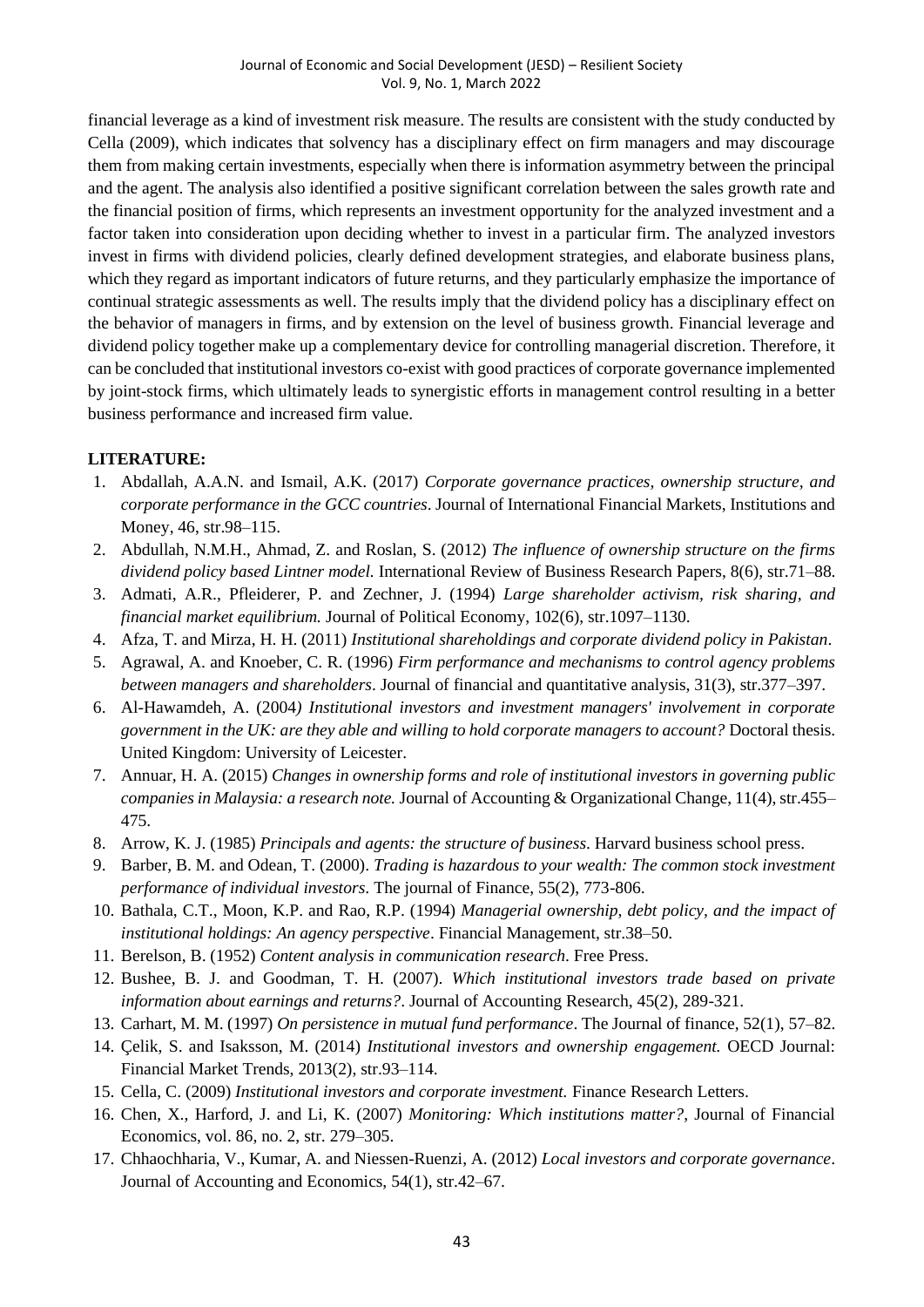- 18. Chung, K. H. and Zhang, H. (2011) *Corporate governance and institutional ownership*. Journal of Financial and Quantitative Analysis, 46(1), str.247–273.
- 19. Chung, R., Firth, M. and Kim, J.B. (2002) *Institutional monitoring and opportunistic earnings management.* Journal of corporate finance, 8(1), str.29–48.
- 20. Cornett, M.M., Marcus, A.J., Saunders, A. and Tehranian, H. (2007) *The impact of institutional ownership on corporate operating performance,* Journal of Banking and Finance, vol. 31, no. 6, str. 1771–1794.
- 21. David, P and Kochhar, R. (1996) *Barriers to effective corporate governance by institutional investors: Implications for theory and practice*. European Management Journal, 14(5), str.457–466.
- 22. Davis, E. P. (2002) *Institutional investors, corporate governance and the performance of the corporate sector.* Economic Systems, 26(3), str.203–-229.
- 23. Fan, J.P. and Wong, T.J. (2002) *Corporate ownership structure and the informativeness of accounting earnings in East Asia*. Journal of accounting and economics, 33(3), str.401–425.
- 24. Ferreira, M. A. and Matos, P. (2008) *The colours of investors' money: The role of institutional investors around the world.* Journal of Financial Economics, 88(3), str.499–533.
- 25. Fung, S. and Tsai, S.C. (2012) *Institutional ownership and corporate investment performance.* Canadian Journal of Administrative Sciences/Revue Canadienne des Sciences de l'Administration, 29(4), str.348– 365.
- 26. Gaspar, J. M., Massa, M. and Matos, P. (2005) *Shareholder investment horizons and the market for corporate control.* Journal of financial economics, 76(1), str.135–165.
- 27. Gillan, S. and Starks, L.T. (2003) *Corporate governance, corporate ownership, and the role of institutional investors: A global perspective*. Journal of applied Finance, 13(2).
- 28. Gompers, P.A. and Metrick, A. (2001) *Institutional investors and equity prices.* The quarterly journal of Economics, 116(1), str.229-259.
- *29.* Grossman, S. J. and Hart, O. D. (1987) *One share/one vote and the market for corporate control.*
- 30. Hadani, M., Goranova, M. and Khan, R. (2011) *Institutional investors, shareholder activism, and earnings management.* Journal of Business Research, 64(12), str.1352–1360.
- 31. Hartzell, J. C. and Starks, L. T. (2003) *Institutional investors and executive compensation.* The journal of finance, 58(6), str.2351–2374.
- 32. Hirschmann, A.O. (1970) *Exit, voice and loyalty. Responses to Decline in Firms*, Organizations, and States. Cambridge.
- 33. Holland, J. (1998) *Influence and intervention by financial institutions in their investee companies.* Corporate Governance: An International Review, 6(4), str.249–264.
- 34. Hsu, G.C.M. and Koh, P.S. (2005) *Does the presence of institutional investors influence accruals management? Evidence from Australia.* Corporate Governance: An International Review, 13(6), str.809– 823.
- 35. Iturriaga, F.J.L. and Crisóstomo, V.L. (2010) *Do leverage, dividend payout, and ownership concentration influence firms' value creation? An analysis of Brazilian firms*. Emerging Markets Finance and Trade, 46(3), str.80–94.
- 36. Jabeen, M. and Ali, S. (2017) *Institutional Investors as Monitors of Corporate Managers: A Case Study of Pakistan's Cement Industry and Food and Personal Care Products' Industry*. FWU Journal of Social Sciences, 11(2), str.109–126.
- 37. Jensen, M. C. and Meckling, W. H. (1976) *Theory of the Firm: Managerial Behaviour, Agency Costs and Ownership Structure.* Journal of Financial Economics, Vol. 3., No. 4.
- 38. Jiang, W. and Anandarajan, A. (2009) *Shareholder rights, corporate governance and earnings quality: The influence of institutional investors.* Managerial Auditing Journal, 24(8), str.767–791.
- 39. Low, K. L. T. and Arumugam, S. (2001) *The sustainability of business corporate governance: evidence from the Malaysia public-listed companies*. British Accounting Association Special Interest Group on Corporate Governance.